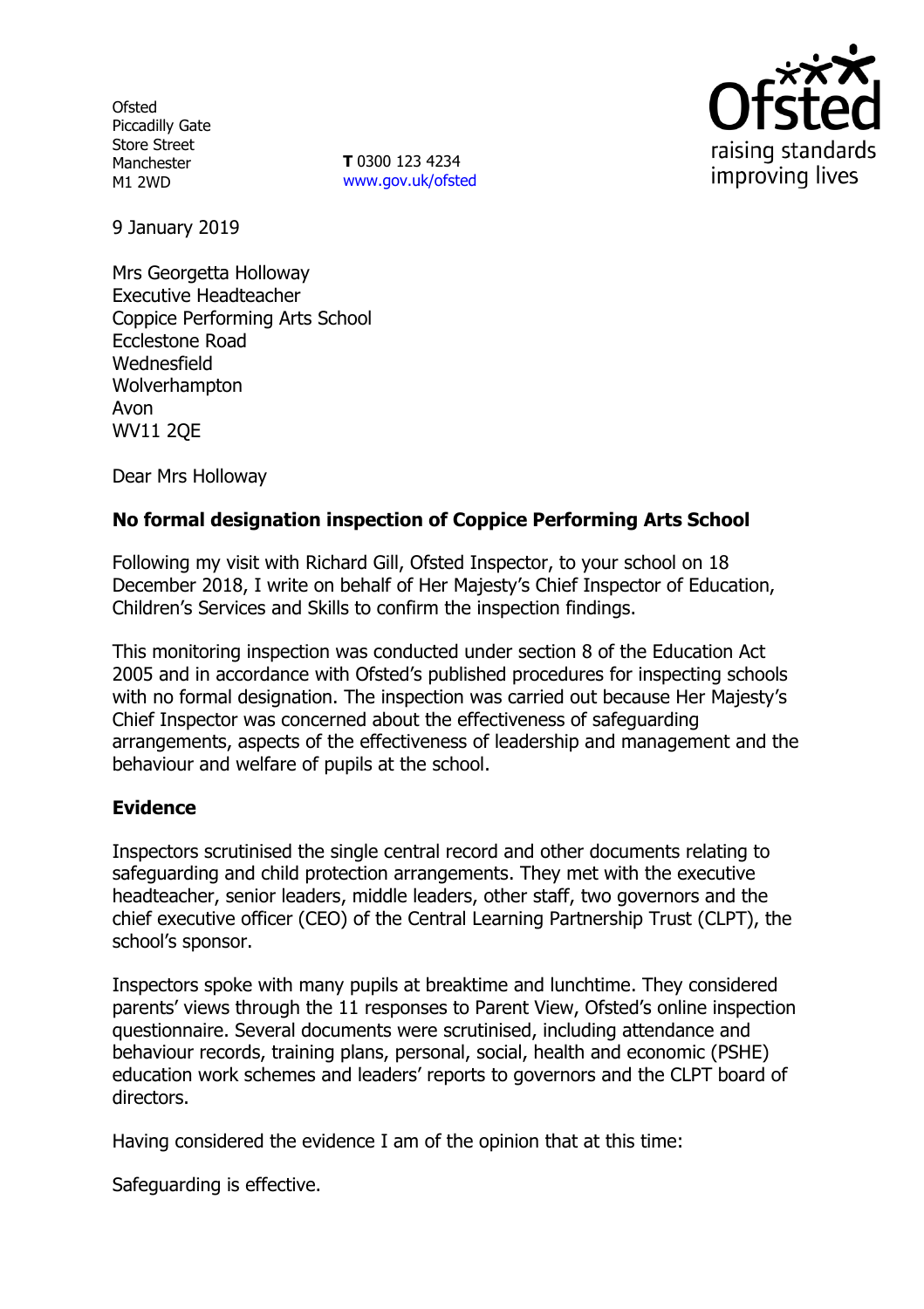

# **Context**

This is an average-sized secondary school. The great majority of pupils are from White British backgrounds and the proportion of pupils who speak English as an additional language is below average. The school has an average proportion of disadvantaged pupils. The proportion of pupils with special educational needs and/or disabilities (SEND) is average. The school has a stable pupil population, with few joining or leaving other than at the start of Year 7 or the end of Years 11 and 13.

The school became an academy on 1 June 2018, sponsored by CLPT, following a protracted conversion process. The previous permanent headteacher left the school in February 2018 and an interim headteacher led the school from that time until August 2018. The executive headteacher assumed responsibility for the school when it became an academy and its two heads of school took up their posts on 1 September 2018. The school's local governing body (LGB) has been strengthened by the addition of two governors who are also members of the CLPT board of directors.

# **Safeguarding**

Concerns about aspects of safeguarding that led to this inspection proved to be unfounded, as did the concerns about leadership and behaviour. Safeguarding has a high profile in the school and staff understand that keeping pupils safe is their top priority. Leaders have provided comprehensive training for staff in many aspects of safeguarding, including when and how to report concerns and the potential risks to young people from extremism and radicalisation. Consequently, staff are alert to the signs that pupils might be at risk and need extra support. They readily pass on to leaders any concerns they have. Leaders deal with concerns speedily and appropriately. They involve outside agencies correctly to secure additional support for pupils who need it. Leaders have developed strong working relationships with the local authority's safeguarding team. They seek advice and support from the local authority whenever they need it.

Safeguarding is well led. The school's policies and procedures are clear and fit for purpose. Records relating to vulnerable pupils are detailed, well organised and stored securely. Procedures to ensure that staff are recruited safely are understood and used well. The school's single central record is complete, compliant and well organised.

CLPT provides good support and scrutiny for the school with its safeguarding arrangements. CLPT's 'safeguarding champion' brings considerable expertise to the school and to other schools in the trust. The designated safeguarding leads (DSLs) from all CLPT schools meet regularly with the safeguarding champion to receive training, discuss issues and share good practice. The school's DSL produces regular safeguarding reports for the LGB and the trust board of directors.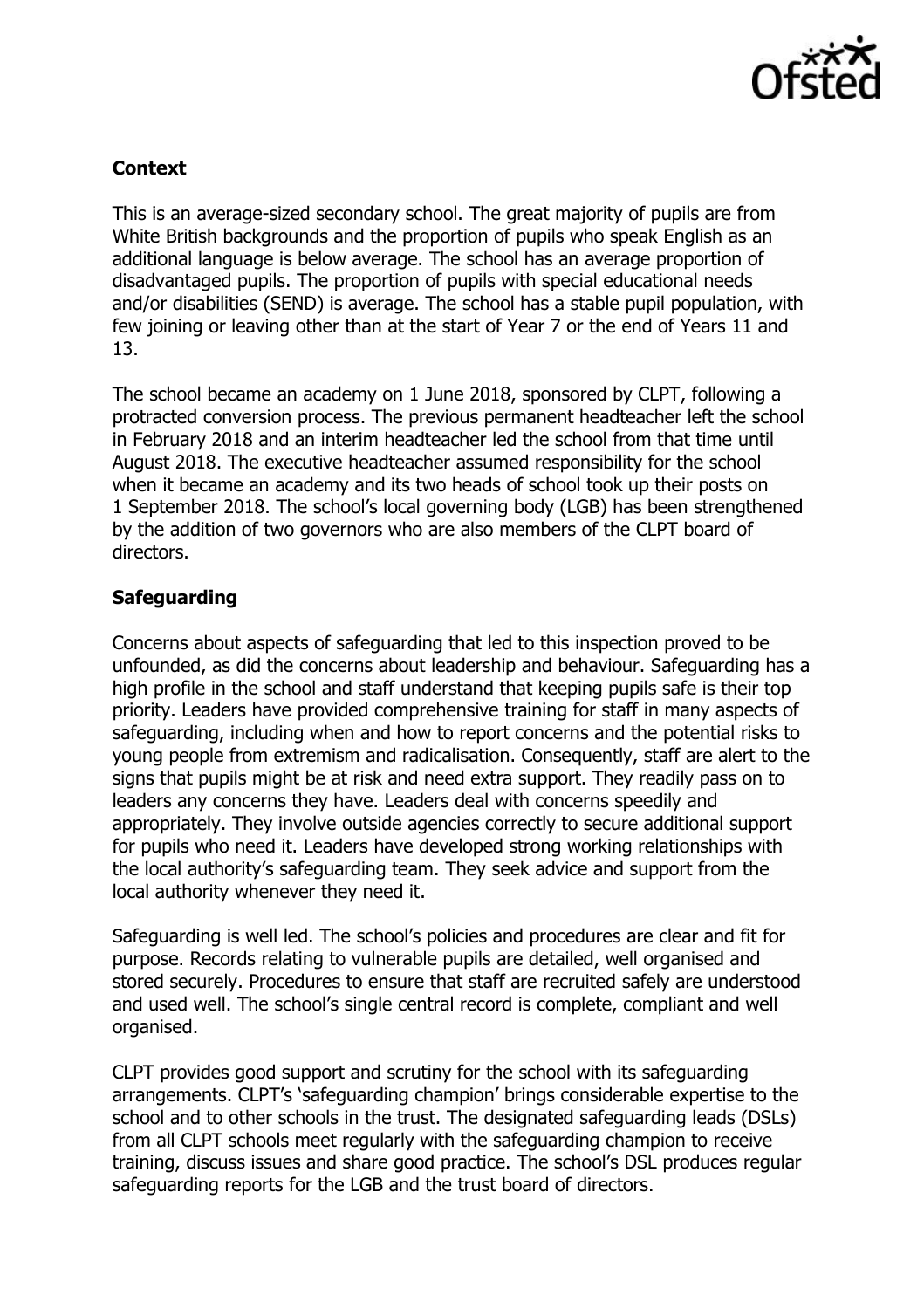

As part of the inspection's focus on pupils' safety, inspectors considered the school's support for pupils with SEND and the extent of bullying in the school.

Staff provide effective support for pupils with SEND. Leaders provide teachers with helpful information about each pupil with SEND in a brief 'personal learning plan'. This contains suggested strategies for teachers to use to meet these pupils' needs. Teachers use this information well when planning lessons. The school's learning resource base provides good support for many pupils, including some with SEND. For example, some pupils receive extra help with reading and writing. Others, who have been absent from school, are supported well as they reintegrate back into lessons.

Inspectors spoke with many pupils in lessons, at breaktime and at lunchtime. Almost all said that they feel safe in school. They told inspectors that bullying is very rare and any that does happen in usually dealt with well by staff. They said that they feel well supported in school and that they trust staff to deal with any issues that arise. Pupils understand how to stay safe from a range of potential dangers. A well-planned PSHE and assembly programme, including presentations from outside speakers including the police, contributes well to this understanding. For example, pupils know the risks of using social media and how to protect themselves when doing so.

### **Behaviour and welfare**

Pupils generally behave well in lessons. They work hard, have good attitudes to learning and are keen to do well. Pupils told inspectors that behaviour is usually good in lessons and that it has improved this year. Some low-level disruption of lessons remains, but more serious disruption is very rare.

The school is calm and orderly throughout the day. Pupils move around the school sensibly. At breaktime and lunchtime pupils behave well. Inspectors observed a lunchtime when it was raining heavily. Despite cramped conditions inside, pupils behaved sensibly and maturely, most sitting or standing in groups and chatting with their friends.

Leaders use exclusion appropriately, as a sanction of last resort. In recent years, the rate of fixed-term exclusion has been above that seen nationally, but below that seen in similar schools. Rates of exclusion have risen a little this year, because of leaders' higher expectations. However, exclusion rates have already begun to fall as behaviour has improved.

The school is a harmonious and tolerant community. Relationships between pupils and staff are strong. Most pupils like and trust their teachers. Pupils are tolerant and accepting of others who are different from them. For example, pupils with different ethnic heritages are friends and mix together well. Almost all pupils told inspectors that the school does not tolerate racism or discrimination in any form.